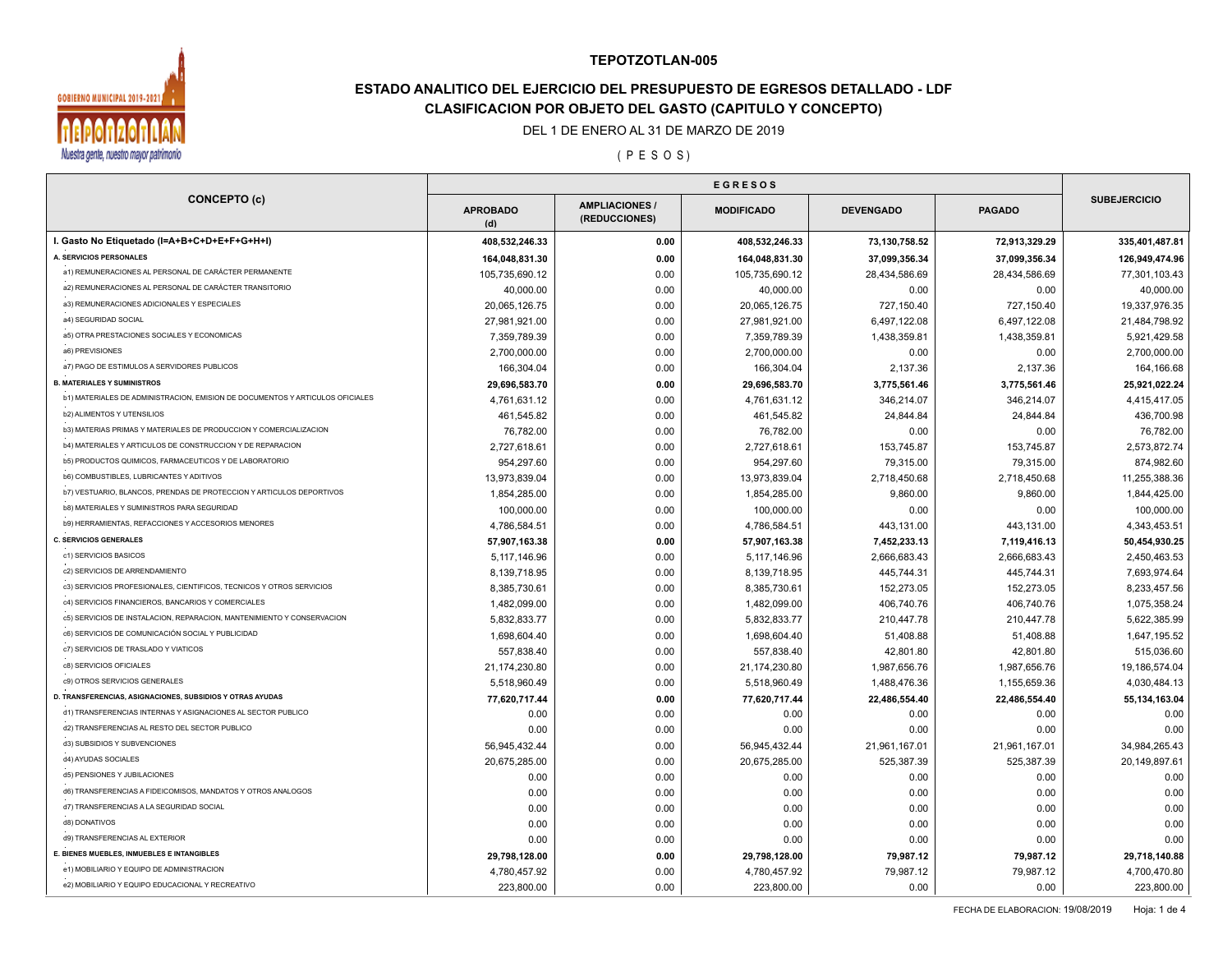

# **ESTADO ANALITICO DEL EJERCICIO DEL PRESUPUESTO DE EGRESOS DETALLADO - LDF CLASIFICACION POR OBJETO DEL GASTO (CAPITULO Y CONCEPTO)**

### DEL 1 DE ENERO AL 31 DE MARZO DE 2019

( P E S O S )

| <b>SUBEJERCICIO</b><br><b>AMPLIACIONES</b><br><b>APROBADO</b><br><b>MODIFICADO</b><br><b>DEVENGADO</b><br><b>PAGADO</b><br>(REDUCCIONES)<br>(d)<br>e3) EQUIPO E INSTRUMENTAL MEDICO Y DE LABORATORIO<br>0.00<br>0.00<br>0.00<br>0.00<br>0.00<br>e4) VEHICULOS Y EQUIPO DE TRANSPORTE<br>5,100,000.00<br>0.00<br>5,100,000.00<br>0.00<br>0.00<br>e5) EQUIPO DE DEFENSA Y SEGURIDAD<br>0.00<br>0.00<br>0.00<br>0.00<br>0.00<br>e6) MAQUINARIA, OTROS EQUIPOS Y HERRAMIENTAS<br>693,870.08<br>693,870.08<br>0.00<br>0.00<br>0.00<br>e7) ACTIVOS BIOLOGICOS<br>0.00<br>0.00<br>0.00<br>0.00<br>0.00<br>e8) BIENES INMUEBLES<br>19,000,000.00<br>19,000,000.00<br>0.00<br>0.00<br>0.00<br>e9) ACTIVOS INTANGIBLES<br>0.00<br>0.00<br>0.00<br>0.00<br>0.00<br><b>F. INVERSION PUBLICA</b><br>513,576.03<br>513,576.03<br>43,094,196.54<br>0.00<br>43,094,196.54<br>f1) OBRA PUBLICA EN BIENES DE DOMINIO PUBLICO<br>513,576.03<br>43,094,196.54<br>0.00<br>43,094,196.54<br>513,576.03<br>f2) OBRA PUBLICA EN BIENES PROPIOS<br>0.00<br>0.00<br>0.00<br>0.00<br>0.00<br>f3) PROYECTOS PRODUCTIVOS Y ACCIONES DE FOMENTO<br>0.00<br>0.00<br>0.00<br>0.00<br>0.00<br><b>G. INVERSIONES FINANCIERAS Y OTRAS PROVISIONES</b><br>0.00<br>0.00<br>0.00<br>0.00<br>0.00<br>g1) INVERSIONES PARA EL FOMENTO DE ACTIVIDADES PRODUCTIVAS<br>0.00<br>0.00<br>0.00<br>0.00<br>0.00<br>g2) ACCIONES Y PARTICIPACIONES DE CAPITAL<br>0.00<br>0.00<br>0.00<br>0.00<br>0.00<br>g3) COMPRA DE TITULOS Y VALORES<br>0.00<br>0.00<br>0.00<br>0.00<br>0.00<br>g4) CONCESION DE PRESTAMOS<br>0.00<br>0.00<br>0.00<br>0.00<br>0.00<br>g5) INVERSIONES EN FIDEICOMISOS, MANDATOS Y OTROS ANALOGOS<br>0.00<br>0.00<br>0.00<br>0.00<br>0.00<br>FIDEICOMISO DE DESASTRES NATURALES (INFORMATIVO)<br>g6) OTRAS INVERSIONES FINANCIERAS<br>0.00<br>0.00<br>0.00<br>0.00<br>0.00<br>g7) PROVISIONES PARA CONTINGENCIAS Y OTRAS EROGACIONES ESPECIALES<br>0.00<br>0.00<br>0.00<br>0.00<br>0.00<br>H. PARTICIPACIONES Y APORTACIONES<br>0.00<br>0.00<br>0.00<br>0.00<br>0.00<br>h1) PARTICIPACIONES<br>0.00<br>0.00<br>0.00<br>0.00<br>0.00<br>h2) APORTACIONES<br>0.00<br>0.00<br>0.00<br>0.00<br>0.00<br>h3) CONVENIOS<br>0.00<br>0.00<br>0.00<br>0.00<br>0.00<br>I. DEUDA PUBLICA<br>6,366,625.97<br>6,366,625.97<br>1,723,490.04<br>1,838,877.81<br>0.00<br>i1) AMORTIZACION DE LA DEUDA PUBLICA<br>2,606,997.10<br>0.00<br>2,606,997.10<br>423,512.69<br>423,512.69<br>i2) INTERESES DE LA DEUDA PUBLICA<br>1,072,876.75<br>3,366,334.39<br>0.00<br>3,366,334.39<br>1,072,876.75<br>i3) COMISIONES DE LA DEUDA PUBLICA<br>0.00<br>0.00<br>0.00<br>0.00<br>0.00<br>i4) GASTOS DE LA DEUDA PUBLICA<br>0.00<br>0.00<br>0.00<br>0.00<br>0.00<br>i5) COSTO POR COBERTURAS<br>0.00<br>0.00<br>0.00<br>0.00<br>0.00<br>i6) APOYOS FINANCIEROS<br>0.00<br>0.00<br>0.00<br>0.00<br>0.00<br>i7) ADEUDOS DE EJERCICIOS FISCALES ANTERIORES (ADEFAS)<br>0.00<br>393,294.48<br>227,100.60<br>342,488.37<br>393,294.48<br>II. Gasto Etiquetado (II=A+B+C+D+E+F+G+H+I)<br>119,402,143.43<br>2,925,895.50<br>122,328,038.93<br>9,009,849.60<br>9,009,849.60 |                     | <b>EGRESOS</b> |  |  |                |  |  |
|-------------------------------------------------------------------------------------------------------------------------------------------------------------------------------------------------------------------------------------------------------------------------------------------------------------------------------------------------------------------------------------------------------------------------------------------------------------------------------------------------------------------------------------------------------------------------------------------------------------------------------------------------------------------------------------------------------------------------------------------------------------------------------------------------------------------------------------------------------------------------------------------------------------------------------------------------------------------------------------------------------------------------------------------------------------------------------------------------------------------------------------------------------------------------------------------------------------------------------------------------------------------------------------------------------------------------------------------------------------------------------------------------------------------------------------------------------------------------------------------------------------------------------------------------------------------------------------------------------------------------------------------------------------------------------------------------------------------------------------------------------------------------------------------------------------------------------------------------------------------------------------------------------------------------------------------------------------------------------------------------------------------------------------------------------------------------------------------------------------------------------------------------------------------------------------------------------------------------------------------------------------------------------------------------------------------------------------------------------------------------------------------------------------------------------------------------------------------------------------------------------------------------------------------------------------------------------------------------------------------------------------------------------------------------------------------------------------------------------------------------------------------------------------------------------------------------------------------------------------------------------------------------------------------------------------------------------------------------------------------------------------------------------------------------------------------------------------------------------------|---------------------|----------------|--|--|----------------|--|--|
|                                                                                                                                                                                                                                                                                                                                                                                                                                                                                                                                                                                                                                                                                                                                                                                                                                                                                                                                                                                                                                                                                                                                                                                                                                                                                                                                                                                                                                                                                                                                                                                                                                                                                                                                                                                                                                                                                                                                                                                                                                                                                                                                                                                                                                                                                                                                                                                                                                                                                                                                                                                                                                                                                                                                                                                                                                                                                                                                                                                                                                                                                                             | <b>CONCEPTO (c)</b> |                |  |  |                |  |  |
|                                                                                                                                                                                                                                                                                                                                                                                                                                                                                                                                                                                                                                                                                                                                                                                                                                                                                                                                                                                                                                                                                                                                                                                                                                                                                                                                                                                                                                                                                                                                                                                                                                                                                                                                                                                                                                                                                                                                                                                                                                                                                                                                                                                                                                                                                                                                                                                                                                                                                                                                                                                                                                                                                                                                                                                                                                                                                                                                                                                                                                                                                                             |                     |                |  |  | 0.00           |  |  |
|                                                                                                                                                                                                                                                                                                                                                                                                                                                                                                                                                                                                                                                                                                                                                                                                                                                                                                                                                                                                                                                                                                                                                                                                                                                                                                                                                                                                                                                                                                                                                                                                                                                                                                                                                                                                                                                                                                                                                                                                                                                                                                                                                                                                                                                                                                                                                                                                                                                                                                                                                                                                                                                                                                                                                                                                                                                                                                                                                                                                                                                                                                             |                     |                |  |  | 5,100,000.00   |  |  |
|                                                                                                                                                                                                                                                                                                                                                                                                                                                                                                                                                                                                                                                                                                                                                                                                                                                                                                                                                                                                                                                                                                                                                                                                                                                                                                                                                                                                                                                                                                                                                                                                                                                                                                                                                                                                                                                                                                                                                                                                                                                                                                                                                                                                                                                                                                                                                                                                                                                                                                                                                                                                                                                                                                                                                                                                                                                                                                                                                                                                                                                                                                             |                     |                |  |  | 0.00           |  |  |
|                                                                                                                                                                                                                                                                                                                                                                                                                                                                                                                                                                                                                                                                                                                                                                                                                                                                                                                                                                                                                                                                                                                                                                                                                                                                                                                                                                                                                                                                                                                                                                                                                                                                                                                                                                                                                                                                                                                                                                                                                                                                                                                                                                                                                                                                                                                                                                                                                                                                                                                                                                                                                                                                                                                                                                                                                                                                                                                                                                                                                                                                                                             |                     |                |  |  | 693,870.08     |  |  |
|                                                                                                                                                                                                                                                                                                                                                                                                                                                                                                                                                                                                                                                                                                                                                                                                                                                                                                                                                                                                                                                                                                                                                                                                                                                                                                                                                                                                                                                                                                                                                                                                                                                                                                                                                                                                                                                                                                                                                                                                                                                                                                                                                                                                                                                                                                                                                                                                                                                                                                                                                                                                                                                                                                                                                                                                                                                                                                                                                                                                                                                                                                             |                     |                |  |  | 0.00           |  |  |
|                                                                                                                                                                                                                                                                                                                                                                                                                                                                                                                                                                                                                                                                                                                                                                                                                                                                                                                                                                                                                                                                                                                                                                                                                                                                                                                                                                                                                                                                                                                                                                                                                                                                                                                                                                                                                                                                                                                                                                                                                                                                                                                                                                                                                                                                                                                                                                                                                                                                                                                                                                                                                                                                                                                                                                                                                                                                                                                                                                                                                                                                                                             |                     |                |  |  | 19,000,000.00  |  |  |
|                                                                                                                                                                                                                                                                                                                                                                                                                                                                                                                                                                                                                                                                                                                                                                                                                                                                                                                                                                                                                                                                                                                                                                                                                                                                                                                                                                                                                                                                                                                                                                                                                                                                                                                                                                                                                                                                                                                                                                                                                                                                                                                                                                                                                                                                                                                                                                                                                                                                                                                                                                                                                                                                                                                                                                                                                                                                                                                                                                                                                                                                                                             |                     |                |  |  | 0.00           |  |  |
|                                                                                                                                                                                                                                                                                                                                                                                                                                                                                                                                                                                                                                                                                                                                                                                                                                                                                                                                                                                                                                                                                                                                                                                                                                                                                                                                                                                                                                                                                                                                                                                                                                                                                                                                                                                                                                                                                                                                                                                                                                                                                                                                                                                                                                                                                                                                                                                                                                                                                                                                                                                                                                                                                                                                                                                                                                                                                                                                                                                                                                                                                                             |                     |                |  |  | 42,580,620.51  |  |  |
|                                                                                                                                                                                                                                                                                                                                                                                                                                                                                                                                                                                                                                                                                                                                                                                                                                                                                                                                                                                                                                                                                                                                                                                                                                                                                                                                                                                                                                                                                                                                                                                                                                                                                                                                                                                                                                                                                                                                                                                                                                                                                                                                                                                                                                                                                                                                                                                                                                                                                                                                                                                                                                                                                                                                                                                                                                                                                                                                                                                                                                                                                                             |                     |                |  |  | 42,580,620.51  |  |  |
|                                                                                                                                                                                                                                                                                                                                                                                                                                                                                                                                                                                                                                                                                                                                                                                                                                                                                                                                                                                                                                                                                                                                                                                                                                                                                                                                                                                                                                                                                                                                                                                                                                                                                                                                                                                                                                                                                                                                                                                                                                                                                                                                                                                                                                                                                                                                                                                                                                                                                                                                                                                                                                                                                                                                                                                                                                                                                                                                                                                                                                                                                                             |                     |                |  |  | 0.00           |  |  |
|                                                                                                                                                                                                                                                                                                                                                                                                                                                                                                                                                                                                                                                                                                                                                                                                                                                                                                                                                                                                                                                                                                                                                                                                                                                                                                                                                                                                                                                                                                                                                                                                                                                                                                                                                                                                                                                                                                                                                                                                                                                                                                                                                                                                                                                                                                                                                                                                                                                                                                                                                                                                                                                                                                                                                                                                                                                                                                                                                                                                                                                                                                             |                     |                |  |  | 0.00           |  |  |
|                                                                                                                                                                                                                                                                                                                                                                                                                                                                                                                                                                                                                                                                                                                                                                                                                                                                                                                                                                                                                                                                                                                                                                                                                                                                                                                                                                                                                                                                                                                                                                                                                                                                                                                                                                                                                                                                                                                                                                                                                                                                                                                                                                                                                                                                                                                                                                                                                                                                                                                                                                                                                                                                                                                                                                                                                                                                                                                                                                                                                                                                                                             |                     |                |  |  | 0.00           |  |  |
|                                                                                                                                                                                                                                                                                                                                                                                                                                                                                                                                                                                                                                                                                                                                                                                                                                                                                                                                                                                                                                                                                                                                                                                                                                                                                                                                                                                                                                                                                                                                                                                                                                                                                                                                                                                                                                                                                                                                                                                                                                                                                                                                                                                                                                                                                                                                                                                                                                                                                                                                                                                                                                                                                                                                                                                                                                                                                                                                                                                                                                                                                                             |                     |                |  |  | 0.00           |  |  |
|                                                                                                                                                                                                                                                                                                                                                                                                                                                                                                                                                                                                                                                                                                                                                                                                                                                                                                                                                                                                                                                                                                                                                                                                                                                                                                                                                                                                                                                                                                                                                                                                                                                                                                                                                                                                                                                                                                                                                                                                                                                                                                                                                                                                                                                                                                                                                                                                                                                                                                                                                                                                                                                                                                                                                                                                                                                                                                                                                                                                                                                                                                             |                     |                |  |  | 0.00           |  |  |
|                                                                                                                                                                                                                                                                                                                                                                                                                                                                                                                                                                                                                                                                                                                                                                                                                                                                                                                                                                                                                                                                                                                                                                                                                                                                                                                                                                                                                                                                                                                                                                                                                                                                                                                                                                                                                                                                                                                                                                                                                                                                                                                                                                                                                                                                                                                                                                                                                                                                                                                                                                                                                                                                                                                                                                                                                                                                                                                                                                                                                                                                                                             |                     |                |  |  | 0.00           |  |  |
|                                                                                                                                                                                                                                                                                                                                                                                                                                                                                                                                                                                                                                                                                                                                                                                                                                                                                                                                                                                                                                                                                                                                                                                                                                                                                                                                                                                                                                                                                                                                                                                                                                                                                                                                                                                                                                                                                                                                                                                                                                                                                                                                                                                                                                                                                                                                                                                                                                                                                                                                                                                                                                                                                                                                                                                                                                                                                                                                                                                                                                                                                                             |                     |                |  |  | 0.00           |  |  |
|                                                                                                                                                                                                                                                                                                                                                                                                                                                                                                                                                                                                                                                                                                                                                                                                                                                                                                                                                                                                                                                                                                                                                                                                                                                                                                                                                                                                                                                                                                                                                                                                                                                                                                                                                                                                                                                                                                                                                                                                                                                                                                                                                                                                                                                                                                                                                                                                                                                                                                                                                                                                                                                                                                                                                                                                                                                                                                                                                                                                                                                                                                             |                     |                |  |  | 0.00           |  |  |
|                                                                                                                                                                                                                                                                                                                                                                                                                                                                                                                                                                                                                                                                                                                                                                                                                                                                                                                                                                                                                                                                                                                                                                                                                                                                                                                                                                                                                                                                                                                                                                                                                                                                                                                                                                                                                                                                                                                                                                                                                                                                                                                                                                                                                                                                                                                                                                                                                                                                                                                                                                                                                                                                                                                                                                                                                                                                                                                                                                                                                                                                                                             |                     |                |  |  | 0.00           |  |  |
|                                                                                                                                                                                                                                                                                                                                                                                                                                                                                                                                                                                                                                                                                                                                                                                                                                                                                                                                                                                                                                                                                                                                                                                                                                                                                                                                                                                                                                                                                                                                                                                                                                                                                                                                                                                                                                                                                                                                                                                                                                                                                                                                                                                                                                                                                                                                                                                                                                                                                                                                                                                                                                                                                                                                                                                                                                                                                                                                                                                                                                                                                                             |                     |                |  |  | 0.00           |  |  |
|                                                                                                                                                                                                                                                                                                                                                                                                                                                                                                                                                                                                                                                                                                                                                                                                                                                                                                                                                                                                                                                                                                                                                                                                                                                                                                                                                                                                                                                                                                                                                                                                                                                                                                                                                                                                                                                                                                                                                                                                                                                                                                                                                                                                                                                                                                                                                                                                                                                                                                                                                                                                                                                                                                                                                                                                                                                                                                                                                                                                                                                                                                             |                     |                |  |  | 0.00           |  |  |
|                                                                                                                                                                                                                                                                                                                                                                                                                                                                                                                                                                                                                                                                                                                                                                                                                                                                                                                                                                                                                                                                                                                                                                                                                                                                                                                                                                                                                                                                                                                                                                                                                                                                                                                                                                                                                                                                                                                                                                                                                                                                                                                                                                                                                                                                                                                                                                                                                                                                                                                                                                                                                                                                                                                                                                                                                                                                                                                                                                                                                                                                                                             |                     |                |  |  | 0.00           |  |  |
|                                                                                                                                                                                                                                                                                                                                                                                                                                                                                                                                                                                                                                                                                                                                                                                                                                                                                                                                                                                                                                                                                                                                                                                                                                                                                                                                                                                                                                                                                                                                                                                                                                                                                                                                                                                                                                                                                                                                                                                                                                                                                                                                                                                                                                                                                                                                                                                                                                                                                                                                                                                                                                                                                                                                                                                                                                                                                                                                                                                                                                                                                                             |                     |                |  |  | 0.00           |  |  |
|                                                                                                                                                                                                                                                                                                                                                                                                                                                                                                                                                                                                                                                                                                                                                                                                                                                                                                                                                                                                                                                                                                                                                                                                                                                                                                                                                                                                                                                                                                                                                                                                                                                                                                                                                                                                                                                                                                                                                                                                                                                                                                                                                                                                                                                                                                                                                                                                                                                                                                                                                                                                                                                                                                                                                                                                                                                                                                                                                                                                                                                                                                             |                     |                |  |  | 0.00           |  |  |
|                                                                                                                                                                                                                                                                                                                                                                                                                                                                                                                                                                                                                                                                                                                                                                                                                                                                                                                                                                                                                                                                                                                                                                                                                                                                                                                                                                                                                                                                                                                                                                                                                                                                                                                                                                                                                                                                                                                                                                                                                                                                                                                                                                                                                                                                                                                                                                                                                                                                                                                                                                                                                                                                                                                                                                                                                                                                                                                                                                                                                                                                                                             |                     |                |  |  | 4,643,135.93   |  |  |
|                                                                                                                                                                                                                                                                                                                                                                                                                                                                                                                                                                                                                                                                                                                                                                                                                                                                                                                                                                                                                                                                                                                                                                                                                                                                                                                                                                                                                                                                                                                                                                                                                                                                                                                                                                                                                                                                                                                                                                                                                                                                                                                                                                                                                                                                                                                                                                                                                                                                                                                                                                                                                                                                                                                                                                                                                                                                                                                                                                                                                                                                                                             |                     |                |  |  | 2,183,484.41   |  |  |
|                                                                                                                                                                                                                                                                                                                                                                                                                                                                                                                                                                                                                                                                                                                                                                                                                                                                                                                                                                                                                                                                                                                                                                                                                                                                                                                                                                                                                                                                                                                                                                                                                                                                                                                                                                                                                                                                                                                                                                                                                                                                                                                                                                                                                                                                                                                                                                                                                                                                                                                                                                                                                                                                                                                                                                                                                                                                                                                                                                                                                                                                                                             |                     |                |  |  | 2,293,457.64   |  |  |
|                                                                                                                                                                                                                                                                                                                                                                                                                                                                                                                                                                                                                                                                                                                                                                                                                                                                                                                                                                                                                                                                                                                                                                                                                                                                                                                                                                                                                                                                                                                                                                                                                                                                                                                                                                                                                                                                                                                                                                                                                                                                                                                                                                                                                                                                                                                                                                                                                                                                                                                                                                                                                                                                                                                                                                                                                                                                                                                                                                                                                                                                                                             |                     |                |  |  | 0.00           |  |  |
|                                                                                                                                                                                                                                                                                                                                                                                                                                                                                                                                                                                                                                                                                                                                                                                                                                                                                                                                                                                                                                                                                                                                                                                                                                                                                                                                                                                                                                                                                                                                                                                                                                                                                                                                                                                                                                                                                                                                                                                                                                                                                                                                                                                                                                                                                                                                                                                                                                                                                                                                                                                                                                                                                                                                                                                                                                                                                                                                                                                                                                                                                                             |                     |                |  |  | 0.00           |  |  |
|                                                                                                                                                                                                                                                                                                                                                                                                                                                                                                                                                                                                                                                                                                                                                                                                                                                                                                                                                                                                                                                                                                                                                                                                                                                                                                                                                                                                                                                                                                                                                                                                                                                                                                                                                                                                                                                                                                                                                                                                                                                                                                                                                                                                                                                                                                                                                                                                                                                                                                                                                                                                                                                                                                                                                                                                                                                                                                                                                                                                                                                                                                             |                     |                |  |  | 0.00           |  |  |
|                                                                                                                                                                                                                                                                                                                                                                                                                                                                                                                                                                                                                                                                                                                                                                                                                                                                                                                                                                                                                                                                                                                                                                                                                                                                                                                                                                                                                                                                                                                                                                                                                                                                                                                                                                                                                                                                                                                                                                                                                                                                                                                                                                                                                                                                                                                                                                                                                                                                                                                                                                                                                                                                                                                                                                                                                                                                                                                                                                                                                                                                                                             |                     |                |  |  | 0.00           |  |  |
|                                                                                                                                                                                                                                                                                                                                                                                                                                                                                                                                                                                                                                                                                                                                                                                                                                                                                                                                                                                                                                                                                                                                                                                                                                                                                                                                                                                                                                                                                                                                                                                                                                                                                                                                                                                                                                                                                                                                                                                                                                                                                                                                                                                                                                                                                                                                                                                                                                                                                                                                                                                                                                                                                                                                                                                                                                                                                                                                                                                                                                                                                                             |                     |                |  |  | 166,193.88     |  |  |
|                                                                                                                                                                                                                                                                                                                                                                                                                                                                                                                                                                                                                                                                                                                                                                                                                                                                                                                                                                                                                                                                                                                                                                                                                                                                                                                                                                                                                                                                                                                                                                                                                                                                                                                                                                                                                                                                                                                                                                                                                                                                                                                                                                                                                                                                                                                                                                                                                                                                                                                                                                                                                                                                                                                                                                                                                                                                                                                                                                                                                                                                                                             |                     |                |  |  | 113,318,189.33 |  |  |
| A. SERVICIOS PERSONALES<br>35,330,649.58<br>1,863,349.61<br>35,330,649.58<br>1,863,349.61<br>0.00                                                                                                                                                                                                                                                                                                                                                                                                                                                                                                                                                                                                                                                                                                                                                                                                                                                                                                                                                                                                                                                                                                                                                                                                                                                                                                                                                                                                                                                                                                                                                                                                                                                                                                                                                                                                                                                                                                                                                                                                                                                                                                                                                                                                                                                                                                                                                                                                                                                                                                                                                                                                                                                                                                                                                                                                                                                                                                                                                                                                           |                     |                |  |  | 33,467,299.97  |  |  |
| a1) REMUNERACIONES AL PERSONAL DE CARÁCTER PERMANENTE<br>27,413,122.92<br>0.00<br>27,413,122.92<br>1,863,349.61<br>1,863,349.61                                                                                                                                                                                                                                                                                                                                                                                                                                                                                                                                                                                                                                                                                                                                                                                                                                                                                                                                                                                                                                                                                                                                                                                                                                                                                                                                                                                                                                                                                                                                                                                                                                                                                                                                                                                                                                                                                                                                                                                                                                                                                                                                                                                                                                                                                                                                                                                                                                                                                                                                                                                                                                                                                                                                                                                                                                                                                                                                                                             |                     |                |  |  | 25,549,773.31  |  |  |
| a2) REMUNERACIONES AL PERSONAL DE CARÁCTER TRANSITORIO<br>0.00<br>0.00<br>0.00<br>0.00<br>0.00                                                                                                                                                                                                                                                                                                                                                                                                                                                                                                                                                                                                                                                                                                                                                                                                                                                                                                                                                                                                                                                                                                                                                                                                                                                                                                                                                                                                                                                                                                                                                                                                                                                                                                                                                                                                                                                                                                                                                                                                                                                                                                                                                                                                                                                                                                                                                                                                                                                                                                                                                                                                                                                                                                                                                                                                                                                                                                                                                                                                              |                     |                |  |  | 0.00           |  |  |
| a3) REMUNERACIONES ADICIONALES Y ESPECIALES<br>4,320,526.66<br>0.00<br>4,320,526.66<br>0.00<br>0.00                                                                                                                                                                                                                                                                                                                                                                                                                                                                                                                                                                                                                                                                                                                                                                                                                                                                                                                                                                                                                                                                                                                                                                                                                                                                                                                                                                                                                                                                                                                                                                                                                                                                                                                                                                                                                                                                                                                                                                                                                                                                                                                                                                                                                                                                                                                                                                                                                                                                                                                                                                                                                                                                                                                                                                                                                                                                                                                                                                                                         |                     |                |  |  | 4,320,526.66   |  |  |
| a4) SEGURIDAD SOCIAL<br>2,483,200.00<br>2,483,200.00<br>0.00<br>0.00<br>0.00                                                                                                                                                                                                                                                                                                                                                                                                                                                                                                                                                                                                                                                                                                                                                                                                                                                                                                                                                                                                                                                                                                                                                                                                                                                                                                                                                                                                                                                                                                                                                                                                                                                                                                                                                                                                                                                                                                                                                                                                                                                                                                                                                                                                                                                                                                                                                                                                                                                                                                                                                                                                                                                                                                                                                                                                                                                                                                                                                                                                                                |                     |                |  |  | 2,483,200.00   |  |  |
| a5) OTRA PRESTACIONES SOCIALES Y ECONOMICAS<br>993,800.00<br>993,800.00<br>0.00<br>0.00<br>0.00                                                                                                                                                                                                                                                                                                                                                                                                                                                                                                                                                                                                                                                                                                                                                                                                                                                                                                                                                                                                                                                                                                                                                                                                                                                                                                                                                                                                                                                                                                                                                                                                                                                                                                                                                                                                                                                                                                                                                                                                                                                                                                                                                                                                                                                                                                                                                                                                                                                                                                                                                                                                                                                                                                                                                                                                                                                                                                                                                                                                             |                     |                |  |  | 993,800.00     |  |  |
| a6) PREVISIONES<br>120,000.00<br>0.00<br>120,000.00<br>0.00<br>0.00                                                                                                                                                                                                                                                                                                                                                                                                                                                                                                                                                                                                                                                                                                                                                                                                                                                                                                                                                                                                                                                                                                                                                                                                                                                                                                                                                                                                                                                                                                                                                                                                                                                                                                                                                                                                                                                                                                                                                                                                                                                                                                                                                                                                                                                                                                                                                                                                                                                                                                                                                                                                                                                                                                                                                                                                                                                                                                                                                                                                                                         |                     |                |  |  | 120,000.00     |  |  |
| a7) PAGO DE ESTIMULOS A SERVIDORES PUBLICOS<br>0.00<br>0.00<br>0.00<br>0.00<br>0.00                                                                                                                                                                                                                                                                                                                                                                                                                                                                                                                                                                                                                                                                                                                                                                                                                                                                                                                                                                                                                                                                                                                                                                                                                                                                                                                                                                                                                                                                                                                                                                                                                                                                                                                                                                                                                                                                                                                                                                                                                                                                                                                                                                                                                                                                                                                                                                                                                                                                                                                                                                                                                                                                                                                                                                                                                                                                                                                                                                                                                         |                     |                |  |  | 0.00           |  |  |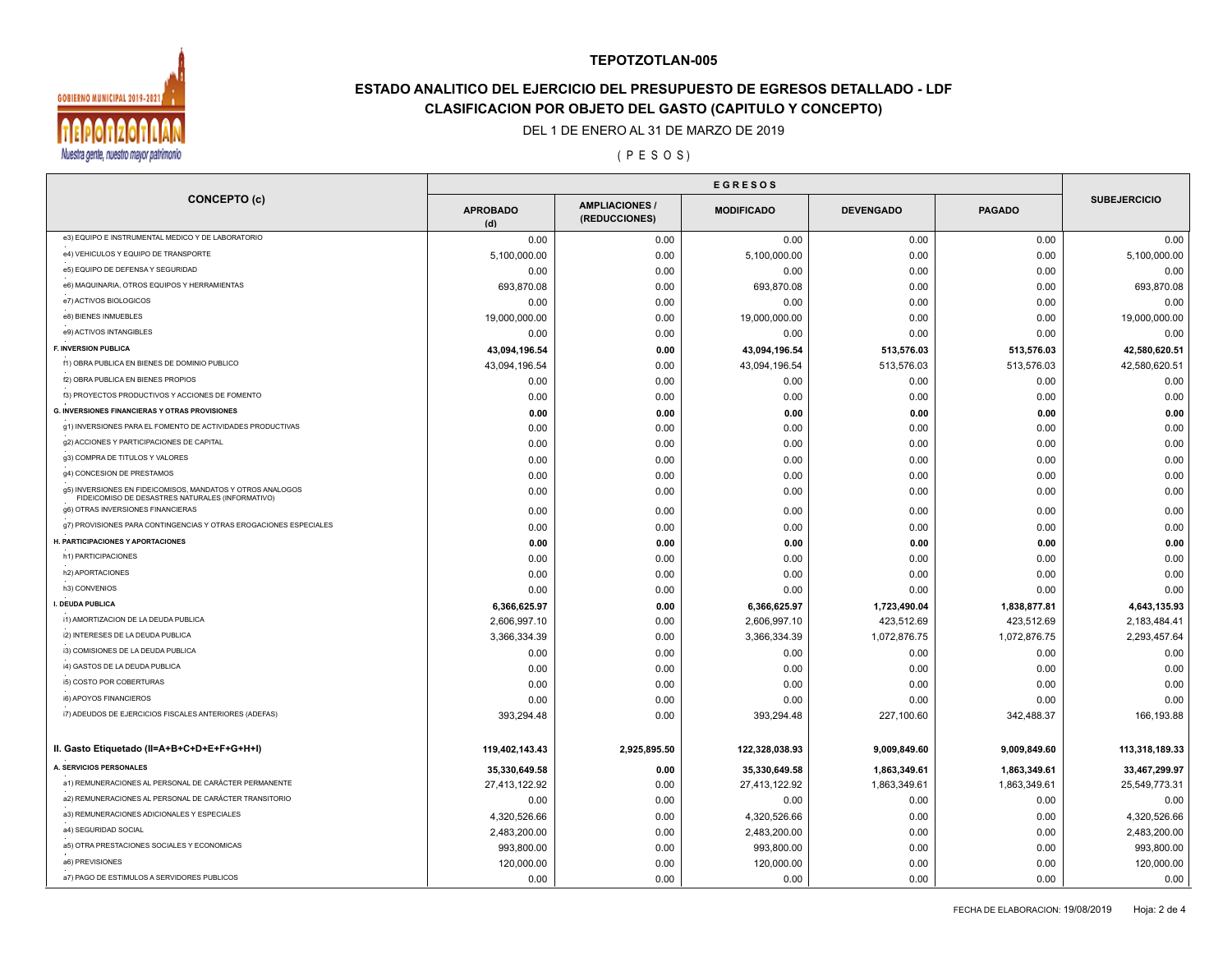

# **ESTADO ANALITICO DEL EJERCICIO DEL PRESUPUESTO DE EGRESOS DETALLADO - LDF CLASIFICACION POR OBJETO DEL GASTO (CAPITULO Y CONCEPTO)**

### DEL 1 DE ENERO AL 31 DE MARZO DE 2019

( P E S O S )

| <b>CONCEPTO (c)</b>                                                           | <b>APROBADO</b><br>(d) | <b>AMPLIACIONES</b><br>(REDUCCIONES) | <b>MODIFICADO</b> | <b>DEVENGADO</b> | <b>PAGADO</b> | <b>SUBEJERCICIO</b> |
|-------------------------------------------------------------------------------|------------------------|--------------------------------------|-------------------|------------------|---------------|---------------------|
| <b>B. MATERIALES Y SUMINISTROS</b>                                            | 10,737,355.54          | 0.00                                 | 10,737,355.54     | 562,245.88       | 562,245.88    | 10,175,109.66       |
| b1) MATERIALES DE ADMINISTRACION, EMISION DE DOCUMENTOS Y ARTICULOS OFICIALES | 6,350.00               | 0.00                                 | 6,350.00          | 0.00             | 0.00          | 6,350.00            |
| <b>b2) ALIMENTOS Y UTENSILIOS</b>                                             | 0.00                   | 0.00                                 | 0.00              | 0.00             | 0.00          | 0.00                |
| b3) MATERIAS PRIMAS Y MATERIALES DE PRODUCCION Y COMERCIALIZACION             | 0.00                   | 0.00                                 | 0.00              | 0.00             | 0.00          | 0.00                |
| b4) MATERIALES Y ARTICULOS DE CONSTRUCCION Y DE REPARACION                    | 0.00                   | 0.00                                 | 0.00              | 0.00             | 0.00          | 0.00                |
| b5) PRODUCTOS QUIMICOS, FARMACEUTICOS Y DE LABORATORIO                        | 0.00                   | 0.00                                 | 0.00              | 0.00             | 0.00          | 0.00                |
| b6) COMBUSTIBLES, LUBRICANTES Y ADITIVOS                                      | 7,308,000.00           | 0.00                                 | 7,308,000.00      | 369,408.76       | 369,408.76    | 6,938,591.24        |
| b7) VESTUARIO, BLANCOS, PRENDAS DE PROTECCION Y ARTICULOS DEPORTIVOS          | 468,000.00             | 0.00                                 | 468,000.00        | 0.00             | 0.00          | 468,000.00          |
| b8) MATERIALES Y SUMINISTROS PARA SEGURIDAD                                   | 1,072,464.00           | 0.00                                 | 1,072,464.00      | 0.00             | 0.00          | 1,072,464.00        |
| b9) HERRAMIENTAS, REFACCIONES Y ACCESORIOS MENORES                            | 1,882,541.54           | 0.00                                 | 1,882,541.54      | 192,837.12       | 192,837.12    | 1,689,704.42        |
| <b>C. SERVICIOS GENERALES</b>                                                 | 26,203,797.27          | 0.00                                 | 26,203,797.27     | 3,658,358.61     | 3,658,358.61  | 22,545,438.66       |
| c1) SERVICIOS BASICOS                                                         | 22,440,740.32          | 0.00                                 | 22,440,740.32     | 3,620,980.90     | 3,620,980.90  | 18,819,759.42       |
| c2) SERVICIOS DE ARRENDAMIENTO                                                | 0.00                   | 0.00                                 | 0.00              | 0.00             | 0.00          | 0.00                |
| c3) SERVICIOS PROFESIONALES, CIENTIFICOS, TECNICOS Y OTROS SERVICIOS          | 2,803,935.00           | 0.00                                 | 2,803,935.00      | 0.00             | 0.00          | 2,803,935.00        |
| c4) SERVICIOS FINANCIEROS, BANCARIOS Y COMERCIALES                            | 0.00                   | 0.00                                 | 0.00              | 0.00             | 0.00          | 0.00                |
| c5) SERVICIOS DE INSTALACION, REPARACION, MANTENIMIENTO Y CONSERVACION        | 336,800.00             | 0.00                                 | 336,800.00        | 23,896.00        | 23,896.00     | 312,904.00          |
| c6) SERVICIOS DE COMUNICACIÓN SOCIAL Y PUBLICIDAD                             | 2,600.00               | 0.00                                 | 2,600.00          | 0.00             | 0.00          | 2,600.00            |
| c7) SERVICIOS DE TRASLADO Y VIATICOS                                          | 0.00                   | 0.00                                 | 0.00              | 0.00             | 0.00          | 0.00                |
| c8) SERVICIOS OFICIALES                                                       | 0.00                   | 0.00                                 | 0.00              | 0.00             | 0.00          | 0.00                |
| c9) OTROS SERVICIOS GENERALES                                                 | 619,721.95             | 0.00                                 | 619,721.95        | 13,481.71        | 13,481.71     | 606,240.24          |
| D. TRANSFERENCIAS, ASIGNACIONES, SUBSIDIOS Y OTRAS AYUDAS                     |                        | 0.00                                 |                   |                  |               | 320,520.00          |
| d1) TRANSFERENCIAS INTERNAS Y ASIGNACIONES AL SECTOR PUBLICO                  | 320,520.00             |                                      | 320,520.00        | 0.00             | 0.00<br>0.00  |                     |
| d2) TRANSFERENCIAS AL RESTO DEL SECTOR PUBLICO                                | 0.00                   | 0.00                                 | 0.00              | 0.00             |               | 0.00                |
| d3) SUBSIDIOS Y SUBVENCIONES                                                  | 0.00                   | 0.00                                 | 0.00              | 0.00             | 0.00          | 0.00                |
| d4) AYUDAS SOCIALES                                                           | 0.00                   | 0.00                                 | 0.00              | 0.00             | 0.00          | 0.00                |
| d5) PENSIONES Y JUBILACIONES                                                  | 320,520.00             | 0.00                                 | 320,520.00        | 0.00             | 0.00          | 320,520.00          |
| d6) TRANSFERENCIAS A FIDEICOMISOS, MANDATOS Y OTROS ANALOGOS                  | 0.00                   | 0.00                                 | 0.00              | 0.00             | 0.00          | 0.00                |
|                                                                               | 0.00                   | 0.00                                 | 0.00              | 0.00             | 0.00          | 0.00                |
| d7) TRANSFERENCIAS A LA SEGURIDAD SOCIAL                                      | 0.00                   | 0.00                                 | 0.00              | 0.00             | 0.00          | 0.00                |
| d8) DONATIVOS                                                                 | 0.00                   | 0.00                                 | 0.00              | 0.00             | 0.00          | 0.00                |
| d9) TRANSFERENCIAS AL EXTERIOR                                                | 0.00                   | 0.00                                 | 0.00              | 0.00             | 0.00          | 0.00                |
| E. BIENES MUEBLES, INMUEBLES E INTANGIBLES                                    | 7,325,047.00           | 0.00                                 | 7,325,047.00      | 0.00             | 0.00          | 7,325,047.00        |
| e1) MOBILIARIO Y EQUIPO DE ADMINISTRACION                                     | 0.00                   | 0.00                                 | 0.00              | 0.00             | 0.00          | 0.00                |
| e2) MOBILIARIO Y EQUIPO EDUCACIONAL Y RECREATIVO                              | 640,542.00             | 0.00                                 | 640,542.00        | 0.00             | 0.00          | 640,542.00          |
| e3) EQUIPO E INSTRUMENTAL MEDICO Y DE LABORATORIO                             | 0.00                   | 0.00                                 | 0.00              | 0.00             | 0.00          | 0.00                |
| e4) VEHICULOS Y EQUIPO DE TRANSPORTE                                          | 6,684,505.00           | 0.00                                 | 6,684,505.00      | 0.00             | 0.00          | 6,684,505.00        |
| e5) EQUIPO DE DEFENSA Y SEGURIDAD                                             | 0.00                   | 0.00                                 | 0.00              | 0.00             | 0.00          | 0.00                |
| e6) MAQUINARIA, OTROS EQUIPOS Y HERRAMIENTAS                                  | 0.00                   | 0.00                                 | 0.00              | 0.00             | 0.00          | 0.00                |
| e7) ACTIVOS BIOLOGICOS                                                        | 0.00                   | 0.00                                 | 0.00              | 0.00             | 0.00          | 0.00                |
| e8) BIENES INMUEBLES                                                          | 0.00                   | 0.00                                 | 0.00              | 0.00             | 0.00          | 0.00                |
| e9) ACTIVOS INTANGIBLES                                                       | 0.00                   | 0.00                                 | 0.00              | 0.00             | 0.00          | 0.00                |
| <b>F. INVERSION PUBLICA</b>                                                   | 35,074,546.66          | 0.00                                 | 35,074,546.66     | 0.00             | 0.00          | 35,074,546.66       |
| f1) OBRA PUBLICA EN BIENES DE DOMINIO PUBLICO                                 | 35,074,546.66          | 0.00                                 | 35,074,546.66     | 0.00             | 0.00          | 35,074,546.66       |